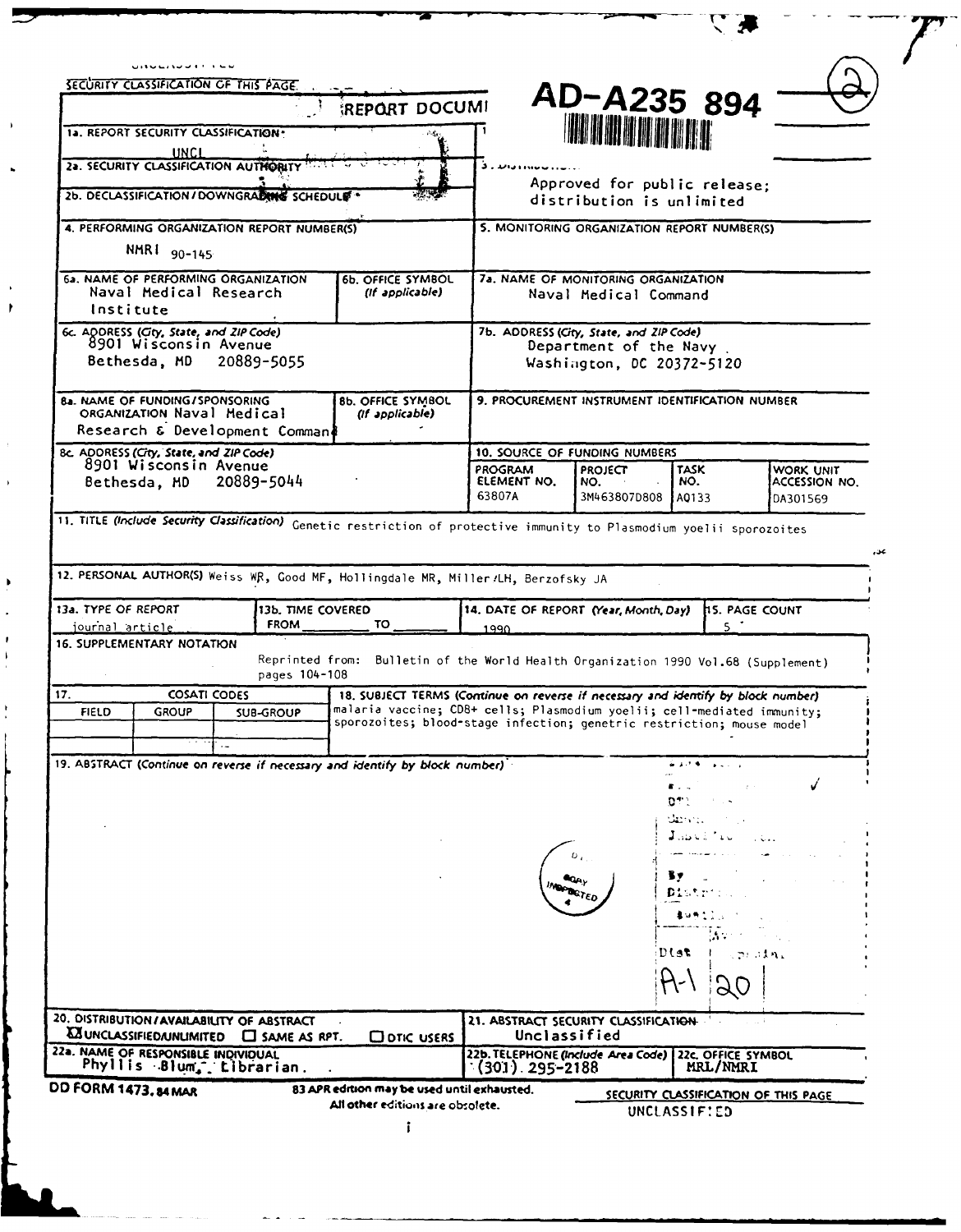# **Genetic restriction of protective immunity to Plasmodium yoelii sporozoites**

W.R. Weiss,<sup>1</sup> M.F. Good,<sup>2</sup> M.R. Hollingdale,<sup>3</sup> L.H. Miller,<sup>2</sup> & J.A. Berzofsky<sup>4</sup>

Ten congenic strains of mice were immunized with irradiated sporozoites of Plasmodium yoelii. When challenged with viable sporozoites, only two strains had a high proportion of animals which did not develop blood-stage infections. Genes both within and outside the H-2 region affected the degree of protection.<br>Immunity did not correlate with anti-sporozoite antibody levels. In vivo depletion of CD8+T cells did not alter immunity in two of three congenic strains, implying the existence of a novel mechanism of cell-mediated immunity.

ive target for vaccine development. Immunity to sporo- vaccine which was genetically unrestricted as well. zoites or hepatic stages, if completely effective, would<br>However, we have discovered that irradiated sporoprotect an individual from developing a blood-stage zoites of another rodent malaria, P. *yoelii,* induce parasitaemia with its debilitating and sometimes strong protective immunity in only a few strains of lethal symptoms. Immunization with irradiated sporo-<br>congenic mice (6). We will discuss our findings, and zoites can completely protect against subsequent speculate on the causes of this difference between sporozoite challenge (*I*), and studies of pre-erythro-<br>responses to two closely related parasites. cvtic immunity are based on this model. Both antibodies and cell-mediated immunity have been shown to have roles in protecting against sporozoite chal- **Materials and methods** lenge. Monoclonal antibodies to the circumsporo- Briefly, 10 strains of congenic mice were immunized zoite protein of both Plasmodium herghei (2) and with irradiated sporozoites of Plasmodium *yoelii* 17X *P. yoelii* (Y. Charoenvit, personal communication) can (NL) (6). Animals were given an initial dose of 75000 protect mice against high doses of sporozoites. Re-<br>
sporozoites, followed by 3 booster doses of 5000 cently, CD8<sup>+</sup> T cells stimulated by irradiated sporo- sporozoites at two to four week intervals. Two weeks zoites have been identified as crucially important in after the last dose, animals were challenged with 5000 protecting mice against these same two malarias  $(3, 4)$ . infectious sporozoites, and were monitored for 14 A subunit vaccine could potentially induce both of days to see if blood-stage infection occurred. Prothese effector immune mechanisms. However, for a tected animals from some strains were then injected vaccine to be effective it must induce a response in a with monoclonal antibody to the lymphocyte CD8 large proportion of the population. A vaccine which molecule, which depleted their  $CD8<sup>+</sup>$  T cells, and induces strong responses only in genetically defined rechallenged with 5000 sporozoites. subgroups is of little practical use.

Recently. Hoffman et al. *(5)* immunized congenic **Results** mice with *P. herghei* sporozoites to assess whether<br>different alleles of the major histocompatibility com. Of the 10 congenic strains of mice immunized with different alleles of the major histocompatibility complex (called H-2 in the mouse) affected pre-eryth-<br>rocytic immunity. All their congenic strains were of animals which did not develop blood-stage malaria

Metabolism **Branch, National Cancer** Institute, **National Institutes** strains. However, in only the 3 congenic strains men-

~ **o29**

**Introduction protected from blood-stage infection**, and it was con-<br> **protected** from blood-stage infection, and it was con-<br> **protected** that immunity was r.ot genetically restricted. The pre-erythrocytic stages of malaria are an attract-<br>This augured well for the development of a subunit

**/\*/**

 $90 - 145$ 

sporozoites, followed by 3 booster doses of 5000 infectious sporozoites, and were monitored for 14 molecule, which depleted their CD8<sup>+</sup> T cells, and

after challenge with 5000 sporozoites (Table **1).** BALB/c and B10.Q mice were strongly protected, **Infectious Disease Department. Naval Medical Research** while BIO.BR mice had an intermediate level of immunity. In the 7 remaining strains of mice less than 2 Malaria Section, Laboratory of Parasitic Diseases, National In- *i0%* of the animals remained free of a blood-stage **Biomedical Research Institute. Rockville, MD, USA.** trol animals of all strains were infected, **so some Molecular Instance Institute, Nocklette, MD, COA. immunity was induced by irradiated sporozoites in all**<br>Metabolism Branch, National Cancer Institute, National Institutes strains. However, in only the 3 congenic strains of **Health, Bethesda,** MD. **USA.** tioned were responses adequate to protect more than



Dr W.R. Weiss at this address.

**Exataria Section. Laboratory of Parasitic Diseases. National in-** infection. With this high-dose challenge normal con-<br>stitutes of Health, Bethesda. MD, USA.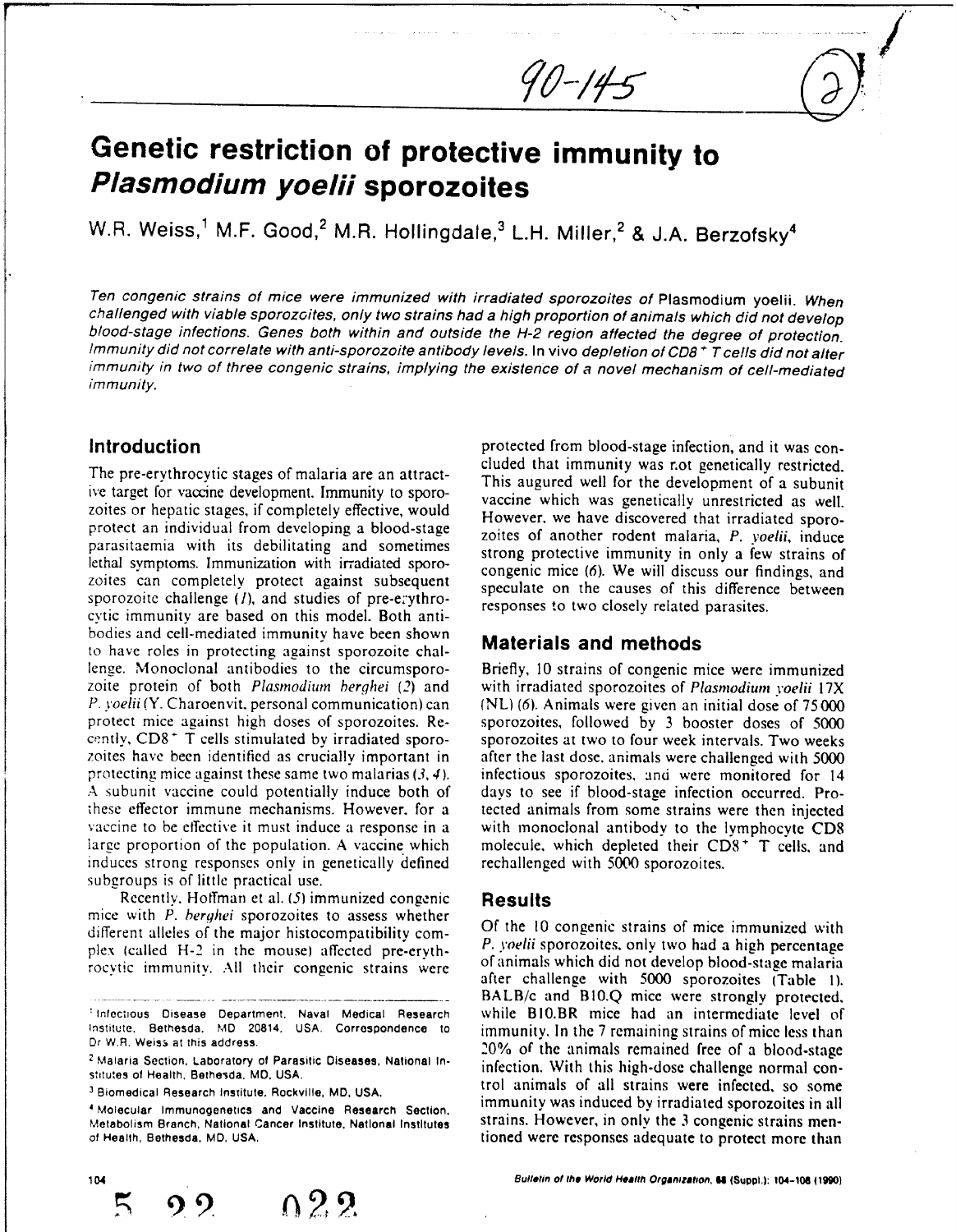### **Genetic restriction of immunity to sporozoites**

| $H-2$ | Strain <sup>b</sup> | No. infected/total | <b>Strain<sup>c</sup></b> | No. infected/total        |  |
|-------|---------------------|--------------------|---------------------------|---------------------------|--|
| d     | BALB/c              | $2/48(4)^d$        | B <sub>10.D2</sub>        | $16/18$ (89) <sup>d</sup> |  |
| b     | BALB.B              | 13/16(81)          | <b>B10</b>                | 18/21 (85)                |  |
| k     | BALB.K              | 13/15 (86)         | 810.BRb                   | 33/48 (69)                |  |
| s     |                     |                    | <b>B10.S</b>              | $3/3$ (100)               |  |
|       |                     |                    | <b>B10.M</b>              | $3/3$ (100)               |  |
|       |                     |                    | <b>B10.R III</b>          | 4/4 (100)                 |  |
| q     |                     |                    | B10,Q <sup>b</sup>        | 4/21 (19)                 |  |

Table **1: Congenic mice developing a blood-stage infection after immunization and challenge with** *P.* **yoelilsporozoltes'**

This table is compiled from a series of experiments and is reproduced with permission *(6).*

Chi-squared analysis shows that protection in BALB/c is significantly different (P **<.0001)** from BALB.R or **BALBK** (P **<.0001).** and that B10.0 (P **<.001)** and 810.BR (P **<.01** are significantly different from all other **B10** strains.

*c* In addition, there is a significant interaction effect between H-2 alleles and background genes (P **<.01).**

**I** Figures in parantheses are the percentages infected.

not due to immune phenomena but were the result of normal blood-stage infections, confirming that their differing susceptibility to sporozoite infection in dif- immunity was to pre-erythrocytic forms. ferent congenic strains (7). Normal mice of all 10 strains invariably came down with blood-stage infections after challence with 200 or **5000** sporozoites. Table 2: Serologic **analysis of congenic sirmlns Immun-**Nevertheless. on a single day we compared the num- ized with **P.** *yoeliI* **sporozoites\*** ber of sporozoites needed to infect normal mice of BALB/c. B10.D2, and B10.Q strains. Sporozoites were serially diluted, and injected into groups of animals. There was no difference between strains in the number of sporozoites needed to infect 50% of normal mice (infectious dose 50) (data not shown).

The congenic strains used for these experiments had been maintained separately for many generations. It was possible that the variable responses within the<br>BALB or B10 congenies were due to genetic drift<br> $\binom{a}{b}$   $\binom{b}{c}$   $\binom{c}{c}$  and  $\binom{d}{c}$   $\binom{d}{c}$   $\binom{d}{c}$   $\binom{d}{c}$   $\binom{d}{c}$   $\binom{d}{c}$   $\binom{d}{c}$   $\binom$ between background genes, and not to their  $H-2$  tected. al!elic differences. To test this possibility, we immun- *c* **Capture antigen for ELISA was a synthetic peptide of 18 amino** ized BALB/chk. BALB.B and BALB.K mice which acids corresponding to three copies of **the** P. yoeli **CS** repeat had been recently bred onto a common BALB back-<br>ground and then reisolated. When challenged, we serum findividual mice, 4 to 8 samples per strain. obtained the same results ar before, all BALB/c mice **dIFA** titre of pooled **sera against** air-dried *P.* yoeill sporozoites. being completely protected while most of the BALB.B **\*Figures in parentheses are S.D.** and BALB.K animals developed blood-stage infections (data not shown). Thus, variable immunity was indeed due to H-2 differences.

**CD8** T cells are important for pre-erythrocytic immunity to P. yoelii in BALB/c mice. When these cells are removed by in vivo injection of anti-CD8 monoclonal antibody, immune BALB/c mice become susceptible to sporozoite challenge (3). We injected anti-CD8 monoclonal antibody into protected mice **610.0 2/8 1/8 6/6** of BALB/c, BIO.Q, and B10.BR strains and were able to remove more than 95% of their  $CD8^+$  T cells as  $\overline{ }$  and are presented as No. intected/No. challenged. Table is determined by flow microfluorometry (3). Upon re-<br> $\overline{ }$  Protected animals were either injected with a challenge, BALB/c mice had lost their immunity as a control MAb of the same isotype (3), resulting in a depletion of before (Table 3). However, both B10.Q and B10.BR 95% of the CD8<sup>+</sup> T cells.

a small percentage of animals. Anti-sporozoite anti- were still protected even though they lacked this bodies did not correlate with protection (Table 2). T-cell subgroup. These animals were transfused with It was possible that the strain differences were blood-stage *P. yoelii* parasites and came down with

| Strain             | Protection <sup>2</sup> | ELISA titre <sup>c</sup> | IFA titre <sup>o</sup> |  |
|--------------------|-------------------------|--------------------------|------------------------|--|
| BALB/c             |                         | $5.9(3.0)$ *             | 256                    |  |
| BALB.B             |                         | 7.2(0.8)                 | 512                    |  |
| <b>BALB.K</b>      |                         | 7.3(1.8)                 | 1024                   |  |
| B <sub>10.D2</sub> |                         | 7.5(1.1)                 | 2048                   |  |
| 810                |                         | 7.8(1.2)                 | ND.                    |  |
| 810.BR             | $+ \iota -$             | 8.5(0.2)                 | ND                     |  |
| <b>B10.Q</b>       |                         | 7.2(0.8)                 | 2048                   |  |

Table 3: The effect of depleting CD8<sup>+</sup> T cells on protection<br>in sporozoite-immunized snimals<sup>e</sup>

| <b>Strain</b> | $Immune +$<br>anti-CD8 <sup>b</sup> | Immune +<br>control MAbb | Normal mice |
|---------------|-------------------------------------|--------------------------|-------------|
| BALB/c        | 10/10                               | 0/10                     | 5/5         |
| <b>B10.BR</b> | 4/9                                 | 2/9                      | 5/5         |
| <b>B10.Q</b>  | 2/8                                 | 1/8                      | 6/6         |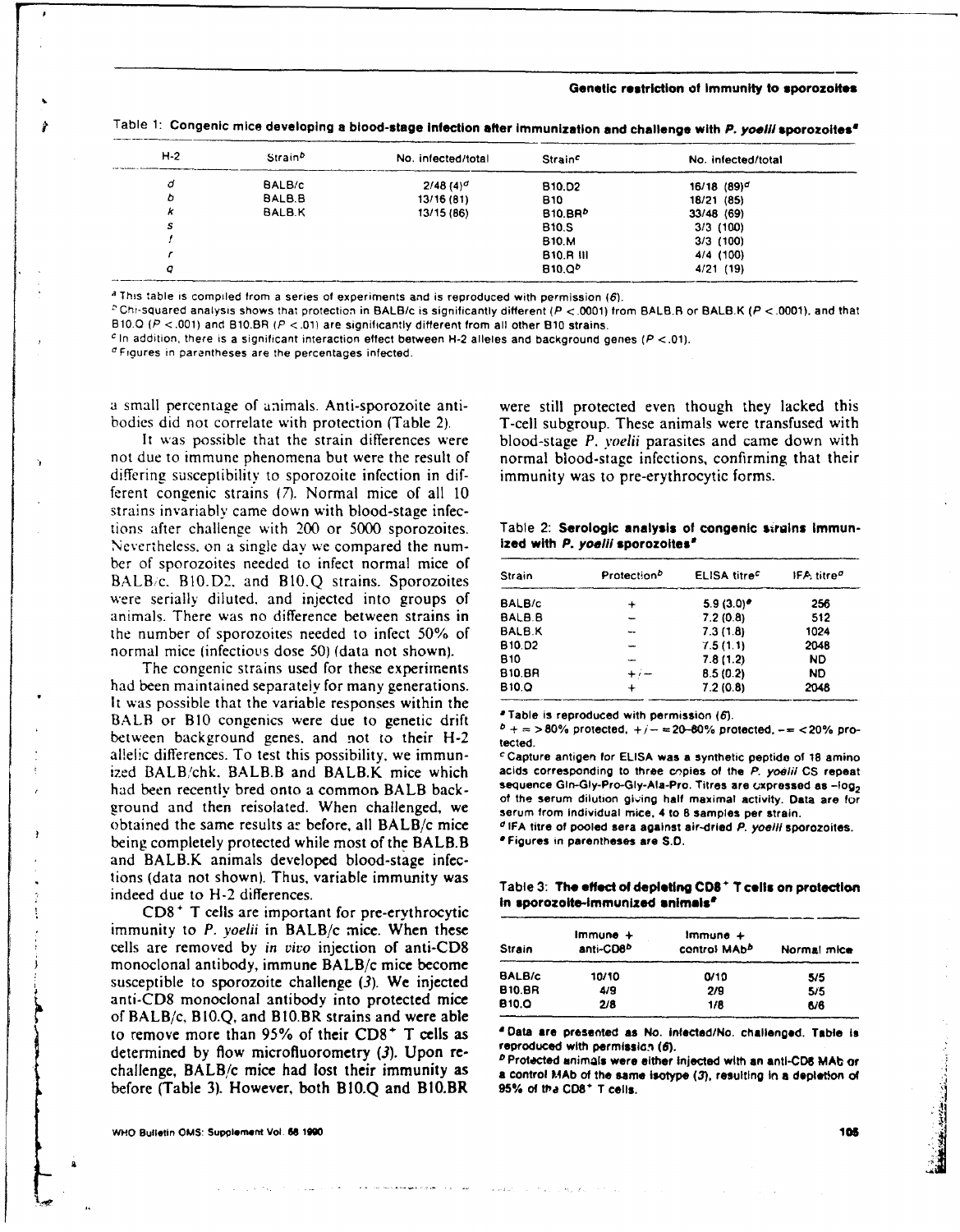## **W.R. Weiss t al.**

described in many different model systems (8). Even these animals. Either the lew residual CD8' **T** cells<br>the erythrocytic stages of malaria show complex im are sufficient to protect these animals against a large the erythrocytic stages of malaria show complex im-<br>munogenetic requision (0, 11). Therefore it should sporozoite challenge, or another immune mechanism munogenetic regulation (9-11). Therefore it should<br>must be protecting these mice. This protective mech-<br>must be protecting these mice. This protective mechnot be surprising to discover that pre-erythrocytic in the protecting these mice. This protective mechanisms of malaria are also under control of host genes.<br>Sure anism does not correlate with anti-sporozoite anti-<br>No our In our studies of P. yoelii, we have found important<br>effects of host genes both inside and outside the H-2<br>region. BALB/c (H-2<sup>4</sup>) mice are strongly protected by<br>sporozoite immunization, while BALB.B (H-2<sup>b</sup>) and<br>particul BALB.K  $(H-2^k)$  mice are weakly protected. Control **of the control** of the strains with irradiated P. berghet by the H-2 locus also occurs on the C57BL/10 congenic mouse strains with irradiated *P. berghei*<br>hackground where B10.6 (H 20) miss are strongly background, where B10.q (H-2q) mice are strongly sporozoites. They found all strains to be strongly<br>protected against sporozoite challenge. P. yoelii and protected; B10.BR (H-2k) mice show intermediate protected against sporozoite challenge. *P. yoelli* and protected; so it seems protection but other alleles are associated with weak . *F. bergher* are closely related species, so it seems . paradoxical that one paradically be genetically protective responses. Genes outside the H-2 region paradoxical that one parasite s<br>restricted while the other is not. can modulate the effect of the immune response genes.<br>There are at least three possible causes for this BALB/c and B10.D2 mice both carry H-2<sup>d</sup> alleles but<br>difference. We believe the most likely explanation for the first is strongly protected while the second is difference. We believe the most likely explanation for genetic restriction in P, you ii is that very few T-cell weakly protected. This difference must be due to the generic restriction in *P. yoelii* is that very few T-cell effects of non-H-2 genes. This type of genetic control effects of non-H-2 genes. This type of generic control These epitopes would be recognized by products of might be similar to that exhibited by the *Lsh* gene column  $\sum_{n=1}^{\infty}$  alleles and mise from congenic strains which affects macrophage function  $(12)$ . Via this only a few H-2 alleles and mice from congenic strains which affects macrophage function  $(12)$ . Via this carrying these alleles would be the only ones strongly mechanism *Lsh* controls strong or weak responses to carrying these alleles would be the only ones strongly many intracellular pathogens, including leishmania,<br>salmonella, and mycobacteria (13). The combination<br>of control by H-2 linked and background genes res-<br>are not very infective to mice after dissection. In ults in a severe limitation on the response to sporo- Hoffman's study (5), 10000 *P. berghei* sporozoites did zoite challenge. Only two of 10 strains we tested were

effector mechanisms which are under independent control by nost generic lactors. BALB/C line are<br>protected by a mechanism critically dependent on<br>CDS<sup>\*</sup> T cells. Removing these cells leaves the mice<br>unprotected, indicating that any other effector mech-<br>of the reticulo-e

| 0  |
|----|
| 0  |
| 22 |
| 22 |
| 10 |
| 0  |
| Ω  |
|    |

immunized with four doses of irradiated P. berghel sporozoites

**Discussion equivalent reduction in CD8<sup>+</sup> T cells in immune** Genetic control of host-parasite interactions is well **BI0.Q or BI0.BR** mice does not alter protection in described in many different model systems (8) Figure these animals. Either the few residual CD8<sup>+</sup> T cells

strongly protected by sporozoite immunization.<br>
The strongly protected by sporozoites are highly<br>
The contrast, dissected *P. yoelii* sporozoites are highly There appear to be two distinct, celi-mediated contrast, dissected *P. yoem* sporozoites are inginy enced incentions which are under independent normal mice. If sporozoites do not readily invade<br>control by host genetic factors. BALB/c mice are a *aP. berghei* antigens might be processed **by** different anisms in BALB/c mice are inadequate. However, an cells than those of *P. yoelii* sporozoites. A wider variety **of** epitopes might be presented to the host's immune system, including internal antigens which Table 4: Comparison of genetic effects in *P. yoelli* and may contain more T-cell epitopes (15). Thus in *P. P. berghel:* **porcenta'e developing a bood-stage** infec- *herqhei,* poor infectivity of sporozoites would lead to **lion after homologot's sporozolte immunization and chal-**<br> **lions** presentation of a wide range of parasite antigens, and<br>
mice carrying all H-2 alleles would be able to respond to some T-cell epitopes. If most *P. yoelii* sporozoites reach the hepatocyte, their antigens would be presented to the immune system in a limited manner, and recognition of these few epitopes might determine which strains of mice are high responders.

**BO.M 100 10** A second hypothesis to explain the lack of genetic **E10.R 11 100 0** restriction to *P. berghei* sporozoites concerns the **810.0 19 0** protective role of antibedy. Although passive transfer **8 Data from Hoffman et al. (5). In these experiments, mice were of anti-CS monoclonal antibodies can protect against<br>immunized with four doses of irradiated** *P* **berabel sporozoites either malaria, immune serum seems to be and challenged** with **<sup>10</sup> 4** *P.* **berghel sporozolles.** against sporozoites of *P. berghei* than against those of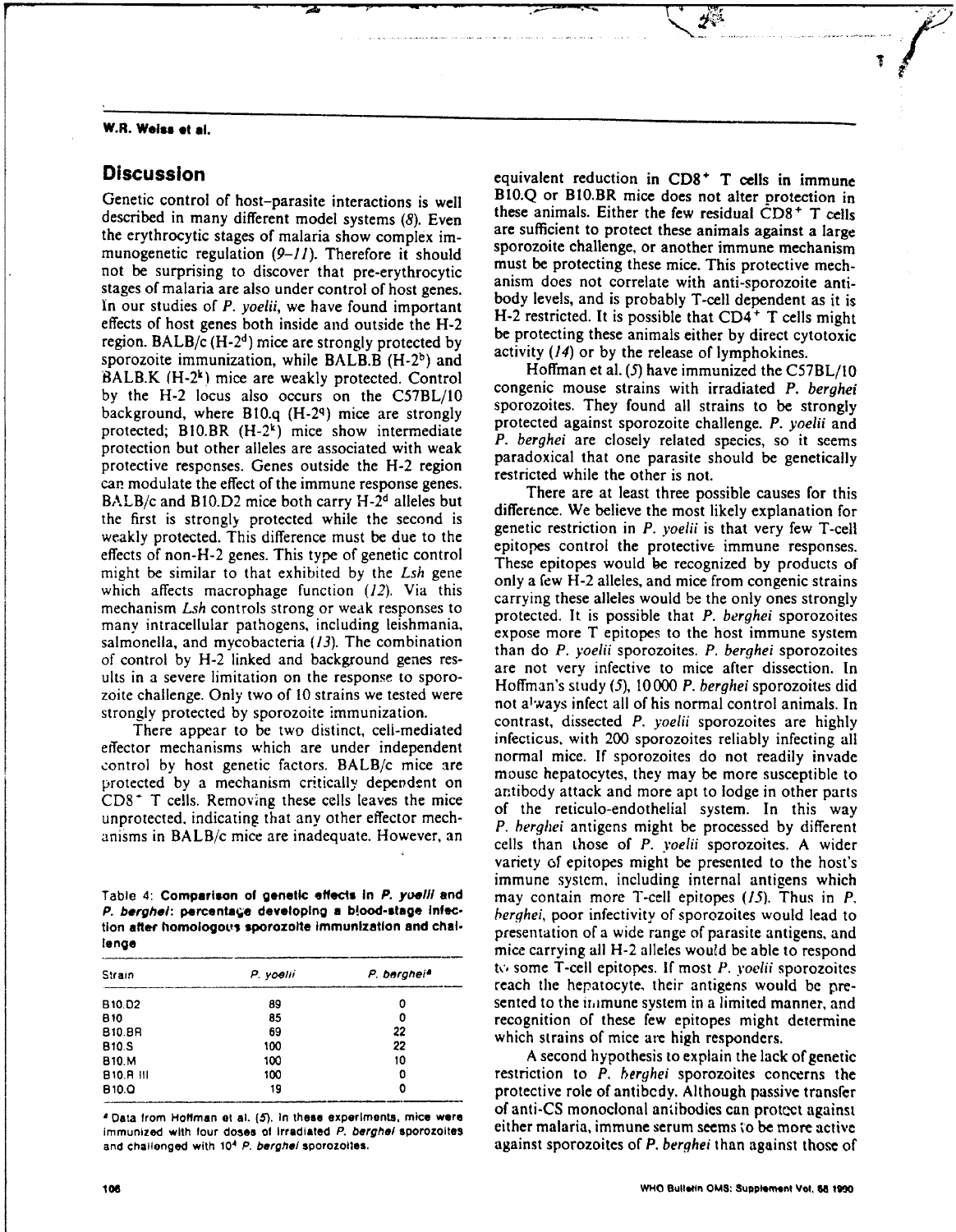*P.* voeli. Egan and Zavala et al. (16) and Egan et **-!. Relerences** *(17* were able to protect mice against **500-1500 1. Nussnzw\*, R.S. et l.** Protective Immunity pro-P. berghai sporozoites using synthetic vaccines de-<br>duced by the injection of X-irradiated sporozoites of signed to induce anti-sporozoite antibodies. However, *Plasmodium berghei. Nature.* **216:160-12 (1967).** L.al et al. (18) were unable to protect mice against *P*. **2. Potocniak, P. et al. Monovalent fragments (Fab) of** *Yoe/ii* using a similar immunizaion strategy. Also, monoclonal antibodies to a sporozoite antigen **(Pb 44)** high-titred anti-sporozoite antibody cannot protect protect mice against malaria infection. *J. exp. med.*. mice against 200 *P. yoelii* sporozoites in the absence of **151:** 1504-1513 (1980).<br>CD8<sup>+</sup> T cells (10) The combination of poorly infect 3. Weiss. W.R. et al. CD8<sup>+</sup> T cells (cytotoxic/suppres-CD8<sup>+</sup> T cells (19). The combination of poorly infect-<br> **3. Weiss, W.R. et al. CD8<sup>+</sup>** T cells (cytotoxic/suppres-<br>
sors) are required for protection in mice immunized ive P. *berghei* sporozoites and protective serum anti- sors) are required for protection in mice immunized bodies could have masked genetic control of other **85**: 573–576 (1988). immune mechanisms in the P. berghei congenic study. 4. **Schofield, L. et al. Gamma-interleron, CD8<sup>+</sup> T cells** 

r

P. *yoelii* would be the existence of a suppressor factor. sporozoites. Nature, 330: 664-666 (1987). Suppressor epitopes are known to exist in model **5.** Hoffman, **S. et al.** Immune-response gene regulation protein systems (20). If such epitopes existed in of immunity to Plasmodium berghei sporozoites and P. voelii, congenic strains recognizing them would not circumsporozoite protein vaccines: overcoming gen-<br>produce vigorous T-cell responses. The strongly pro-<br>etic restriction with whole organism and subunit vacproduce vigorous T-cell responses. The strongly pro-<br>tected strains of mice would not carry alleles responsive cines. J. in:munol., **142**: 3581–3584 (1989). tected strains of mice would not carry alleles responsive to the suppressor epitopes. This would explain the heterogeneity of immune mechanisms in the differ- **7.** Most, H. et al. Susceptibility of genetically standent strains strongly protected against P. yoelii sporo-<br>zoites. Perhaps in both P. berghei and P. yoelii there **and and and and and allowing** infections. Mil. Med. zoites. Perhaps in both P. berghei and P. voelii there are many potentially protective antigens activating **131** (suppl.): **915-918 (1966).** different immune mechanisms. In P. berghei, where no **8. Skamene, E.,** ed. Genetic control of natural resistance<br>suppressive mechanism is active, the result is that all to infection and malignancy. New York, Alan R. Liss. suppressive mechanism is active, the result is that all  $t_0$  inferences and malignancy.  $t_0$  and  $t_0$  and  $t_0$  and  $t_0$  and  $t_0$  and  $t_0$  and  $t_0$  and  $t_0$  and  $t_0$  and  $t_0$  and  $t_0$  and  $t_0$  and  $t_0$  and  $t$ congenic strains are protected but by different effector 1985.<br>maghanisms, In B, unalit, this came range of antigens 9. Stevenson, M.M. Genetic centrol of resistance in mice mechanisms. In P. yoelii, this same range of antigens<br>exists, but suppression damps the protective responses<br>in all but a fametain Manual Manual of the Manual Control of natural resistance to infection and maligin all but a few strains. However. these no-suppressed nancy. New York, Alan R. Liss, 1985, pp. 531-543. strains may still be responding to different antigens **10. Savles, P.C. & Wassom, D.L.** Immunoregulation in with different immune responses. Thus BALB/c mice murine malaria. **J.** immunol., **141: 241-248 (1988).** are protected via CD8<sup>-</sup> T cells but B10.Q and **11. Greenberg, J. & Kendrick, L.P.** Parasitemia and sur-

There is little evidence to help us choose between dium berghei. **J.** parasitol., **43: 413-419 (1956).** these three possible explanations of genetic restriction 12. Crocker, P.R. **at al.** Expression of the natural resistto P. *yoelii* sporozoites. What is clear is that ance gene Lsn in resident ive<br>mouse parasite pairings and iso a variation firm was immun. 43: 1033–1040 (1984). mouse-parasite pairings produce a variety of immune immun., 43: 1033-1040 (1904). **13. Bradley, D.J. Regulation of** Leishmania populations responses. There is not one unified rodent malaria within the host. **II.** Genetic control of acute susceptibilmodel, but many different models. Perhaps certain of ity of mice to Leishmania donovani infection. Clin. these mouse-parasite pairs mimic one or another of exp. immunol., **30:** 130–140 (1977).<br>the human inalarias but these homologies remain to 14. Ozakl, **S. et al.** Cloned protein antigen-specific la**be sorted out.** The sorted out. The sorted T cells with both helper and cytolytic acti-

Oavid Sachs for his gift of congenic mice, and Mary Leef biol. med., **5:185-196 (1988).** for performing the IFA studies. **16. Zavala, F. Synthetic peptide vaccine confers protec-**

**Research and Development Command (Work Unit IM4637S0D808-A061). M.F.G.** received partial support **17. Egan, J.E. et al.** Efficacy of murine malaria sporozolte **irold a Neil Harniton Fairley Fellowship from the National vaccines: implications for human <br>
<b>Beath and Medical Besearch Council (Australia) and from ment.** *Science***, 236: 453–456 (1987).** Health and Medical Research Council (Australia) and from **a** 7ulbright Award. **18.** Lal, **A.A. at al.** In vivo testing of subunit vaccines

 $\frac{d^2\omega}{d\omega^2} \frac{\partial^2\phi}{\partial \omega^2} \frac{\partial^2\phi}{\partial \omega^2} \frac{\partial^2\phi}{\partial \omega^2} \frac{\partial^2\phi}{\partial \omega^2} \frac{\partial^2\phi}{\partial \omega^2} \frac{\partial^2\phi}{\partial \omega^2} \frac{\partial^2\phi}{\partial \omega^2} \frac{\partial^2\phi}{\partial \omega^2} \frac{\partial^2\phi}{\partial \omega^2} \frac{\partial^2\phi}{\partial \omega^2} \frac{\partial^2\phi}{\partial \omega^2} \frac{\partial^2\phi}{\partial \omega^2} \frac{\partial^2\phi}{\partial \omega$ 

- 
- 
- 
- The third explanation for genetic restriction in and antibodies required for immunity to malaria
	-
	- sitetohed s pso its.This would rrylel on- **6.** Weiss, W.R. **et** al. Genetic restriction **of** immunity to
	-
	-
	-
	-
- BI0.BR are protected by a different mechanism. vival in inbred strains of mice infected with Plasmo-<br>There is little evidence to beln us choose between dium berghei. J. parasitol., 43: 413–419 (1956).
	-
	-
	- vities: mechanisms of activation and killing. Cell immunol., **105: 301-316 (1986).**
- **15. Donifrald,** F. **et al.** Human and murine CD4 T-cell epitopes map to the same region of the malaria cir- **Ack~owledgements** cumsporozoite protein: limited Immunogenicity of We thank Dr Steven Banks for statistical analysis, Dr sporozoites and circumsporozoite protein. Molec.<br>David Sachs for his oift of congenic mice, and Mary Leef biol, med., 5: 185–196 (1988).
	- W.R.W. was supported in part **by** the Naval Medical tion against murine malaria. **J.** exp. *med,* **166:**
		-
		-

**WHO Bulletin OMS: Supplement Vol. W 1990 10?**